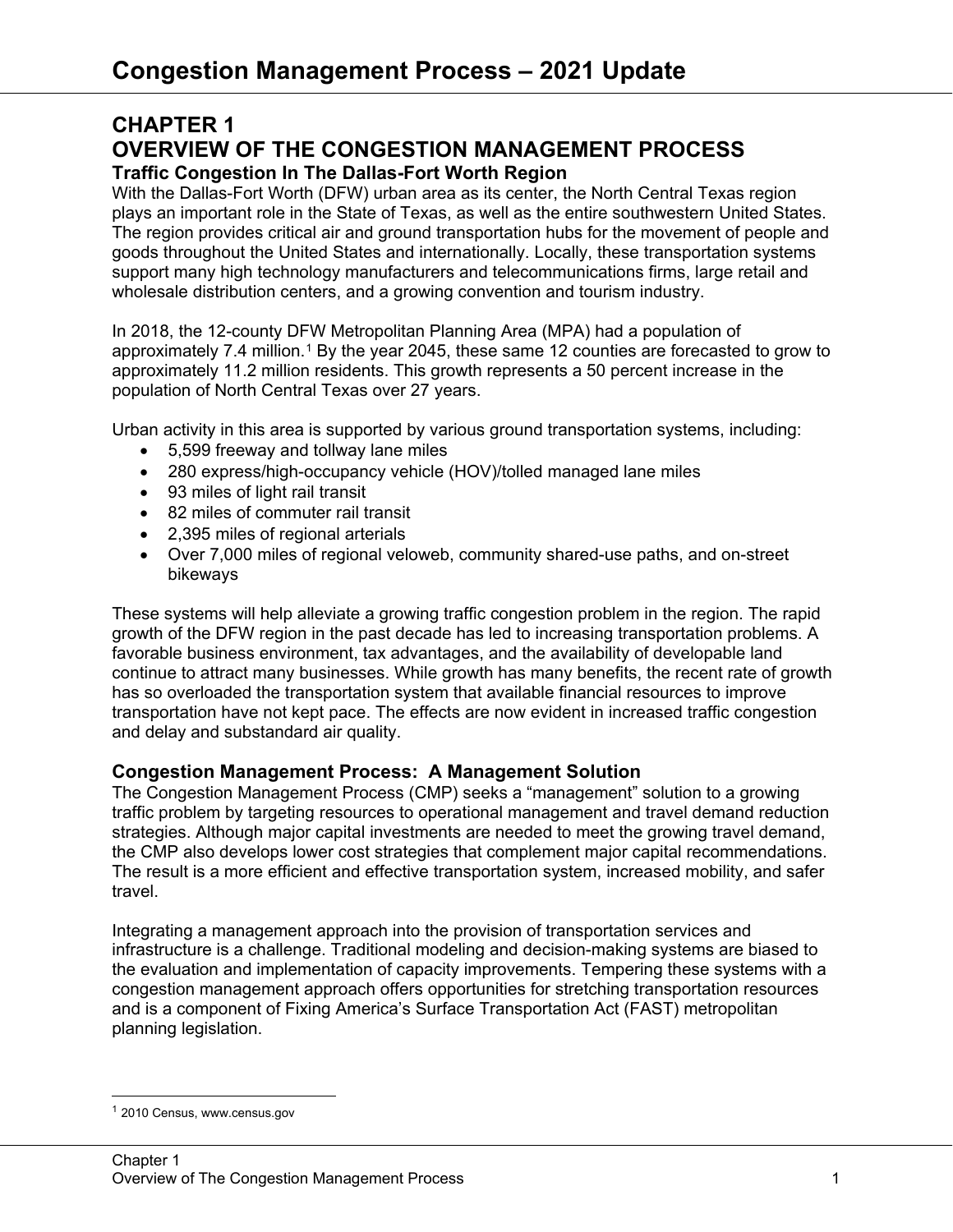As shown in Exhibit 1-1, the CMP is fully integrated into the region's transportation planning and programming processes. The diagram below illustrates the eight components of the CMP and the role of the conforming Metropolitan Transportation Plan (MTP) and Transportation Improvement Program (TIP), the Unified Planning Work Program (UPWP), and Progress North Texas in this process.



To complement Exhibit 1-1, Exhibit 1-2 identifies how the CMP is integrated into various planning functions. With the identification and mitigation of current and future traffic congestion as the foundation of planning and programming decision making, strategies for congestion mitigation are developed on the system level (in the MTP), on the corridor level (in corridor/National Environmental Policy Act [NEPA] studies), and on the project level (in the TIP).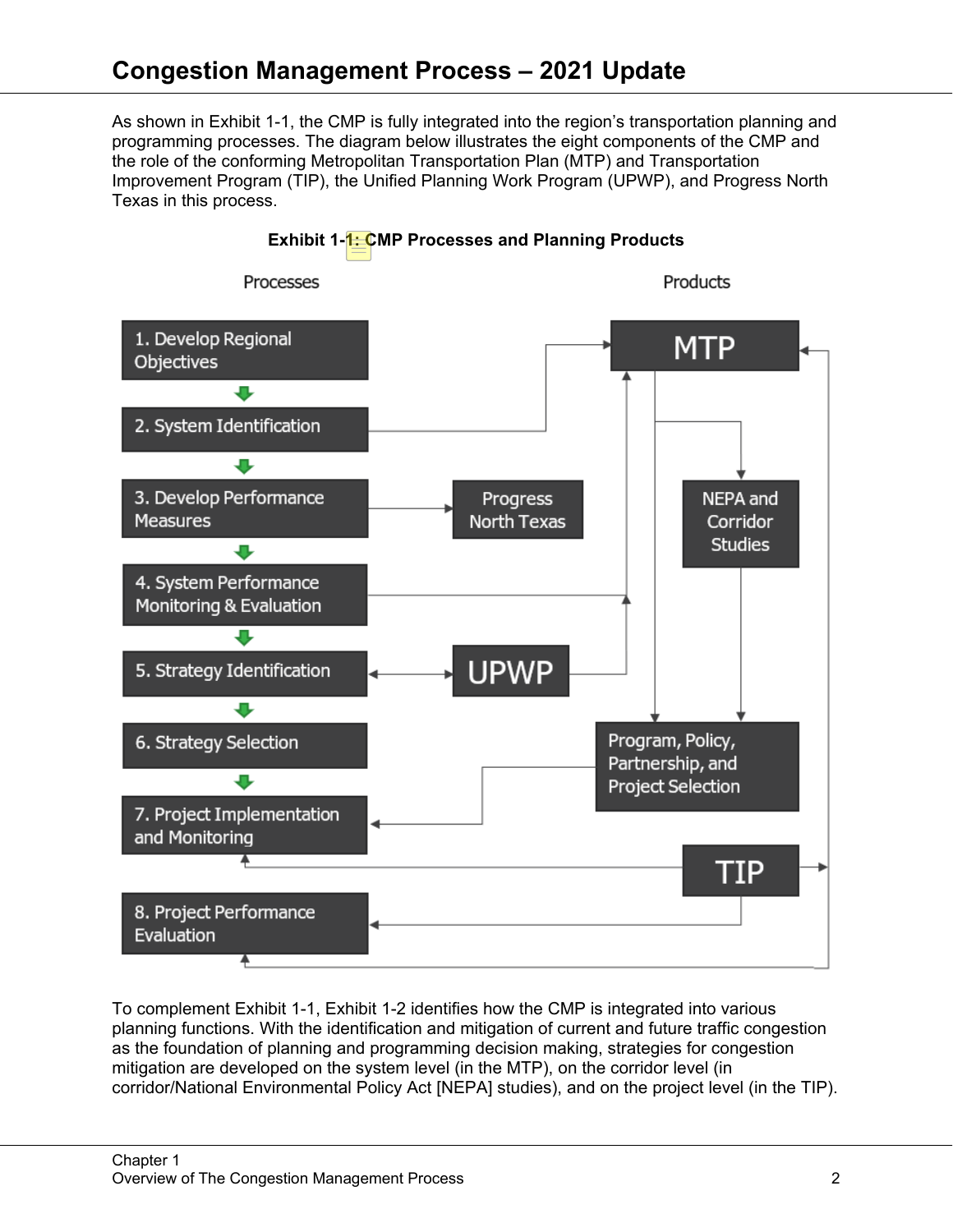

# **Exhibit 1-2: Congestion Management Process**

The need to operate the current transportation system as efficiently as possible is a top priority, because of the air quality and financial challenges faced by the DFW Metropolitan Area. The CMP comprises two types of management approaches proven to be cost-effective tools in addressing these challenges. Transportation System Management and Operations (TSM&O) and Travel Demand Management (TDM) are cost-effective, quick-implementation projects, policies, and programs that encourage the use of alternate travel modes and improve the efficiency of the existing transportation system.

TSM&O seeks to identify and implement cost-effective congestion mitigation strategies to improve traffic flow, safety, system reliability and capacity. Compared to major capacity and infrastructure improvements, management and operations projects are usually low-cost improvements that can be implemented or constructed quickly and with minimal impacts to the transportation network. TSM&O strategies include intersection improvements, traffic signal improvements, bottleneck removals, and Intelligent Transportation System (ITS).

TDM strategies address the demand side of travel behavior, by reducing the number of vehicles that travel on roadways, through the promotion of alternatives to driving alone. TDM strategies include employer trip reduction programs, rideshare programs (vanpool and carpool), park-andride facilities, and the operation of transportation management associations. Appendix C highlights the DFW TDM and TSM&O strategies.

# **CMP Goals and Objectives**

The CMP goals and objectives are aligned with the overall Mobility 2045: The Metropolitan Transportation Plan for North Central Texas goal themes. Mobility 2045 goals support and advance the development of a transportation system that contributes to the region's mobility,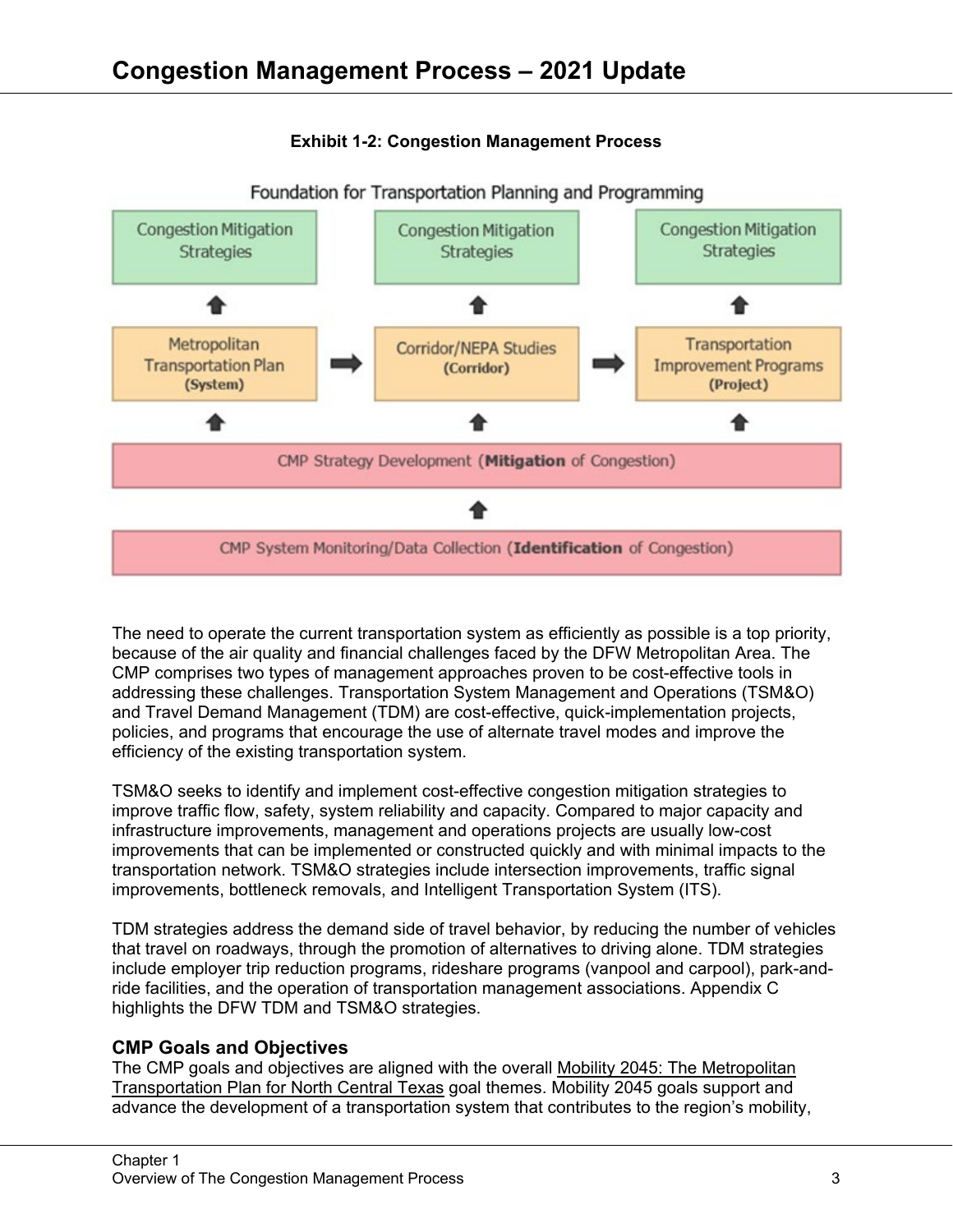quality of life, system sustainability, and continued project implementation. The three CMP goals are:

- **Goal One:** Identify quick-to-implement low-cost strategies and solutions to better operate the transportation system.
- **Goal Two:** More evenly distribute congestion across the entire transportation corridor.
- **Goal Three:** Ensure corridors have options and available alternate routes/modes to relieve daily congestion and congestion during incidents and accidents.

Exhibit 1-3 illustrates the integration of Mobility 2045 goals with CMP Goals, Objectives, and Performance.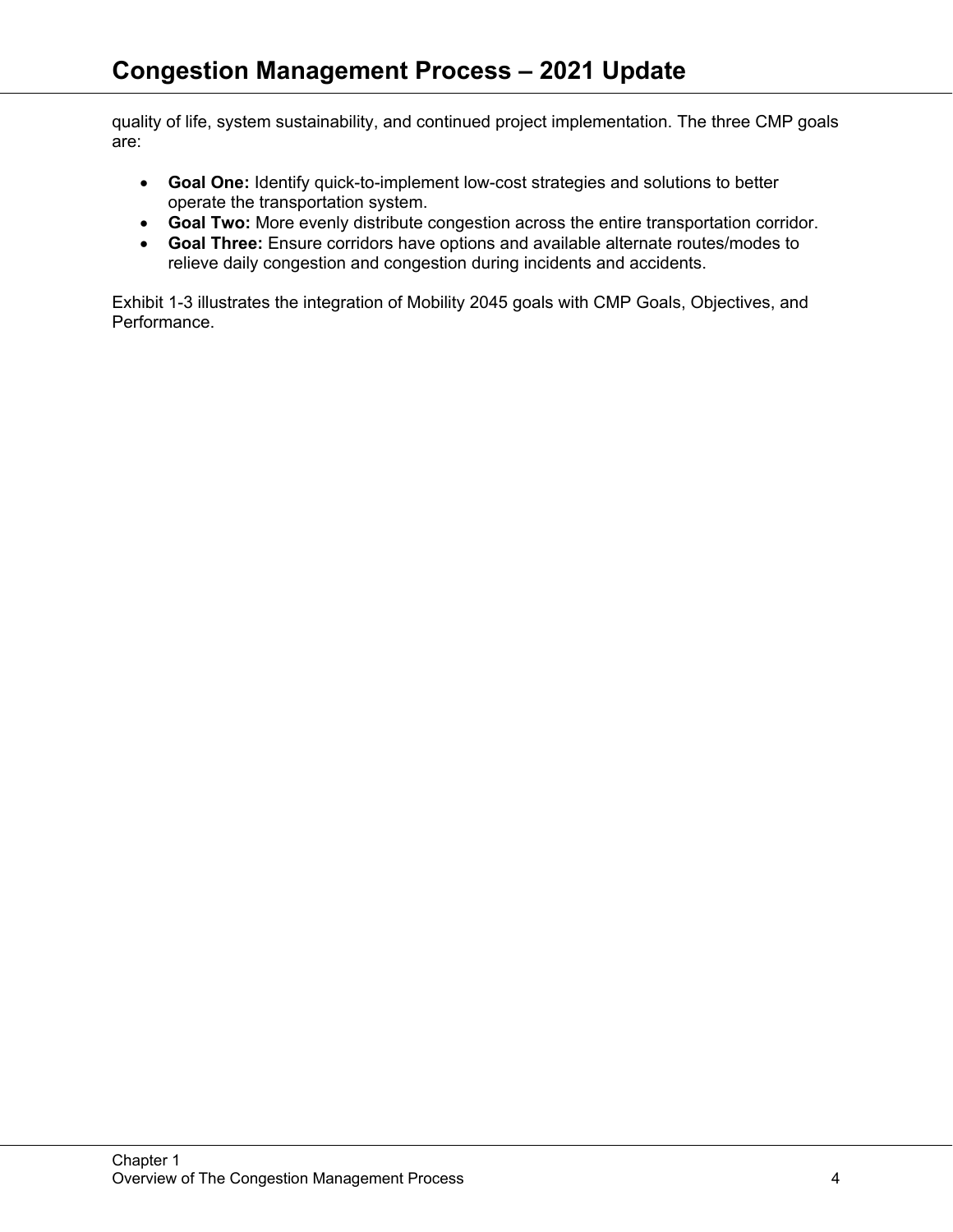# **Performance Measures**

- nber of users in the region participating in Try king It
- zation rate of regional park-and-ride lots cent of routes where traveler alerts and
- rnate route information is provided in the case
- ncidents, special events, weather, construction,
- severe congestion choking points
- cent of intersections in the region equipped and rating with traffic signals that enable real-time
- hitoring and management of traffic flows.
- rage roadway clearance times
- cent of lane-miles operating at LOS F or  $= 1.0$
- ulation growth rate
- al number of HOV/Managed lanes in the region re of employees walking, biking,
- commuting, carpooling/vanpooling, riding isit, driving tracked through Try Parking It psite
- are of trips by each mode of travel
- cent of trips that take transit as a mode of travel cent of population within two miles of a transit ion
- buffer index (represents the extra time "buffer" elers add to their average travel time when ning trips in order to arrive on-time 95 percent  $ne$  time)
- dent response and clearance times
- nber of participants and joint training exercises ducted among operators and emergency oonders
- cent of staff in a corridor that have completed onal Freeway Incident Management Training

## **Exhibit 1-3: CMP Integration**

# **INTEGRATION OF MOBILITY 2045 GOALS WITH CMP GOALS, OBJECTIVES AND PERFORMANCE**

| <b>Mobility 2045 Goals</b>                                                                                                                                                                                                                                                                                                                         | <b>CMP Goals and Action</b>                                                                                                                                                                                                                                    | <b>Objectives</b>                                                                                                                                                                                                                                                                                                                                                                                                                                                                                                                                                                                                                             |                                                                                                                       |
|----------------------------------------------------------------------------------------------------------------------------------------------------------------------------------------------------------------------------------------------------------------------------------------------------------------------------------------------------|----------------------------------------------------------------------------------------------------------------------------------------------------------------------------------------------------------------------------------------------------------------|-----------------------------------------------------------------------------------------------------------------------------------------------------------------------------------------------------------------------------------------------------------------------------------------------------------------------------------------------------------------------------------------------------------------------------------------------------------------------------------------------------------------------------------------------------------------------------------------------------------------------------------------------|-----------------------------------------------------------------------------------------------------------------------|
| <b>Mobility:</b> Support travel efficiency measures<br>and system enhancements targeted at<br>congestion reduction and management.<br>Implementation: Develop cost-effective<br>projects and programs aimed at reducing the<br>costs associated with constructing, operating,<br>and maintaining the regional transportation<br>system.            | Goal: Identify quick-to-implement low<br>cost strategies and solutions to better<br>operate the transportation system.<br><b>Action: Implement quick-to-</b><br>implement low cost strategies and<br>solutions to better operate the<br>transportation system. | Reduce SOV trips through travel demand management<br>$\bullet$<br>strategies.<br>Increase usage of park-and-ride lots.<br>$\bullet$<br>Provide all users with travel alerts and alternate routes in<br>the case of incidents, special events, weather,<br>construction, and severe congestion at choke points.<br>Increase the number of intersections that are equipped<br>and operating with traffic signals that enable real-time<br>monitoring and management of traffic flows.<br>Reduce mean roadway clearance time per incident (the<br>time between awareness of an incident and restoration of<br>lanes to full operational status). | Nun<br>$\bullet$<br>Park<br><b>Utili:</b><br>Pero<br>alter<br>of in<br>and<br>Pero<br>oper<br>mon<br>Ave<br>$\bullet$ |
| Mobility: Improve the availability of<br>transportation options for people and goods.<br>Mobility: Assure all communities are provided<br>access to the regional transportation system<br>and planning process.<br><b>Quality of Life: Preserve and enhance the</b><br>natural environment, improve air quality, and<br>promote active lifestyles. | <b>Goal: More evenly distribute</b><br>congestion across the entire<br>transportation corridor.<br>Action: Conduct inventory of corridor<br>system to identify availability of<br>existing options.                                                            | Reduce the percentage of facility miles (highway, arterial,<br>rail, etc.) experiencing recurring congestion during the<br>peak period.<br>Maintain the rate of growth in facility miles experiencing<br>$\bullet$<br>recurring congestion as less than the population growth<br>rate (or employment growth rate.<br>Increase the number of HOV/Managed lanes in the<br>region.<br>Increase alternative (non-SOV) mode share for all trips.<br>Increase active (bike/ped) mode share.<br>Increase mode share in transit.<br>Increase access to transit (within two miles) to specified<br>percentage of the population.                       | Pero<br>$\bullet$<br>V/C<br>Pop<br>Tota<br>Sha<br>teled<br>tran<br>web<br>Sha<br>Pero<br>Pero<br>stati                |
| System Sustainability: Ensure adequate<br>maintenance and enhance the safety and<br>reliability of the existing transportation system.                                                                                                                                                                                                             | <b>Goal:</b> Ensure corridors have options<br>and available alternate routes/modes<br>to relieve daily congestion and during<br>incidents and accidents.<br><b>Action:</b> Prioritize corridors based on<br>available options and alternate/modes<br>routes.   | Reduce buffer index on freeway system during peak and<br>$\bullet$<br>off-peak periods.<br>Reduce delay associated with incidents on arterials.<br>$\bullet$<br>Conduct joint training exercises among operators and<br>emergency responders in the region.<br>Increase the percentage of regional staff with incident<br>$\bullet$<br>management responsibilities that have completed and<br>participated in the regional Freeway Incident<br>Management Training.                                                                                                                                                                           | The<br>$\bullet$<br>trav<br>plan<br>of th<br>Incio<br>Nun<br>con<br>resp<br>Pero<br>regi                              |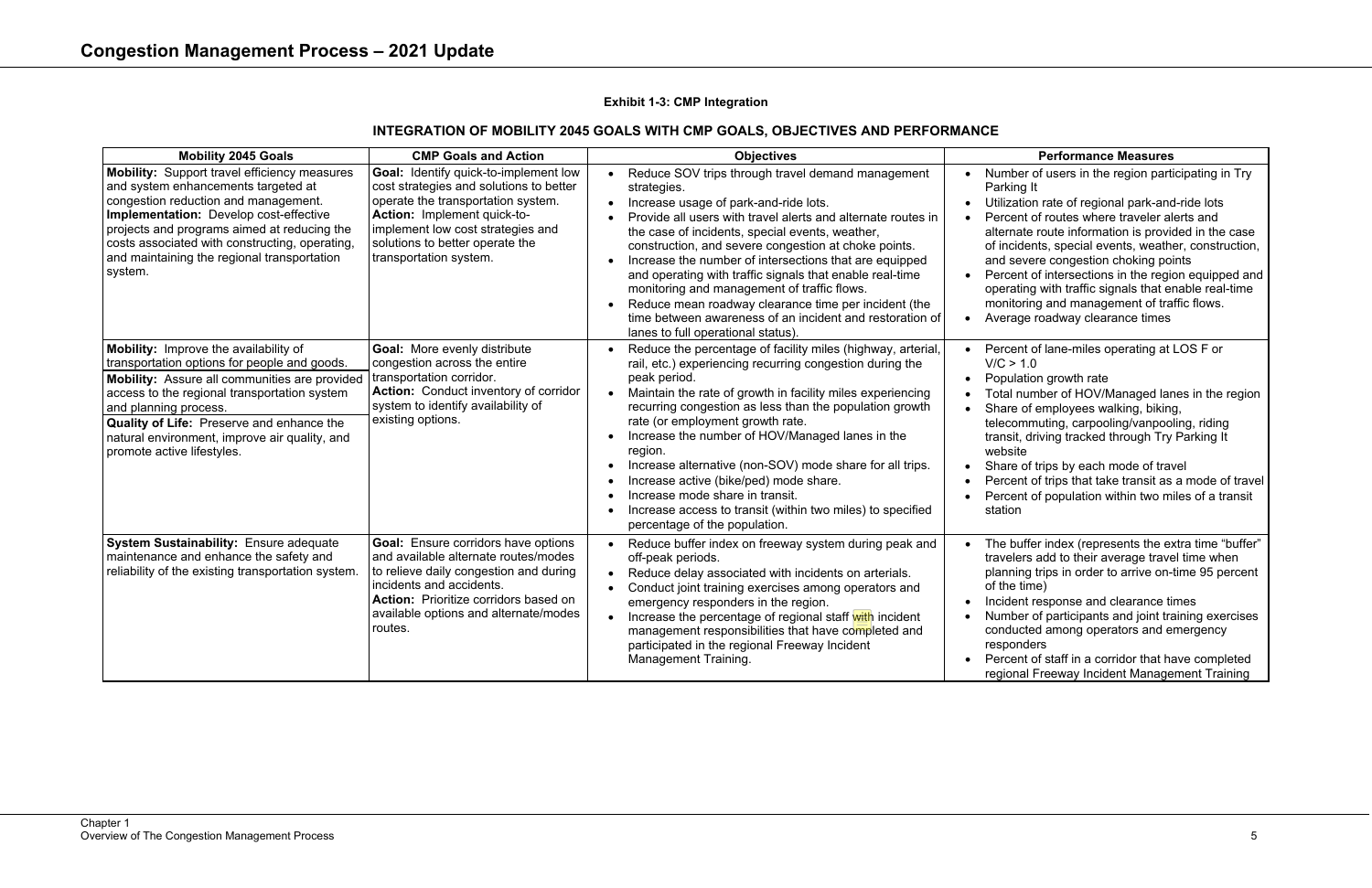As indicated in Exhibit 1-3, each CMP goal has an associated action, objectives, and performance measures. The section below discusses each CMP goal and the specified action.

#### *Goal One: Identify quick-to-implement low-cost strategies and solutions to better operate the transportation system.*

To achieve CMP Goal One, the CMP offers an action of applying quick-to-implement low cost strategies and solutions to better operate the transportation system. These quick-to-implement strategies are incorporated into two types of management approaches; Travel Demand Management and Transportation System Management and Operations. Examples of quick-toimplement strategies and projects are included in Appendix C.

## *Goal Two: More evenly distribute congestion across the entire transportation corridor.*

To achieve CMP Goal Two, the CMP recommends an action of conducting an inventory of the corridor characteristics to identify availability of existing options. To achieve this action, a corridor inventory of regional controlled access facilities was conducted. As part of this evaluation, each corridor was inventoried to determine the various options that exist along that corridor to help alleviate congestion from the main roadway facility. The inventory looked at four categories of options that may influence congestion levels: assets roadway infrastructure, alternative modes, and operational assets. More information on this inventory and analysis is included in the Chapter 3 Transportation System Performance Criteria and Asset Inventory Section of this document.

#### *Goal Three: Ensure corridors have options and available alternate routes/modes to relieve daily congestion and congestion during incidents and accidents.*

To satisfy Goal Three, the CMP recommends an action of prioritizing corridors based on available options and alternate routes and modes. To satisfy this action, the information collected through the corridor inventory was used in the CMP Corridor Scoring Criteria. This allowed the controlled access facilities to be scored and ranked to determine the current corridor system deficiencies. More information on this CMP Corridor performance criteria and identification of corridor areas of deficiency are included in the Chapter 3 Transportation System Performance Criteria and Asset Inventory Section.

# **Integrating the CMP into the Metropolitan Transportation Plan**

Mobility 2045 was developed amidst growing concern for increased congestion, poor air quality, and the lack of financial resources to fund many desired transportation projects and programs. To maximize available funds, a prioritization process was followed to maximize the existing transportation system, then invest strategically in infrastructure improvements. The principles used to allocate financial resources include:

- Maintain and operate existing facilities;
- Improve efficiency of existing facilities and reduce single-occupancy trips;
- Improve land-use/transportation connections;
- Increase transit trips;
- Increase auto occupancy; and
- Add roadway capacity.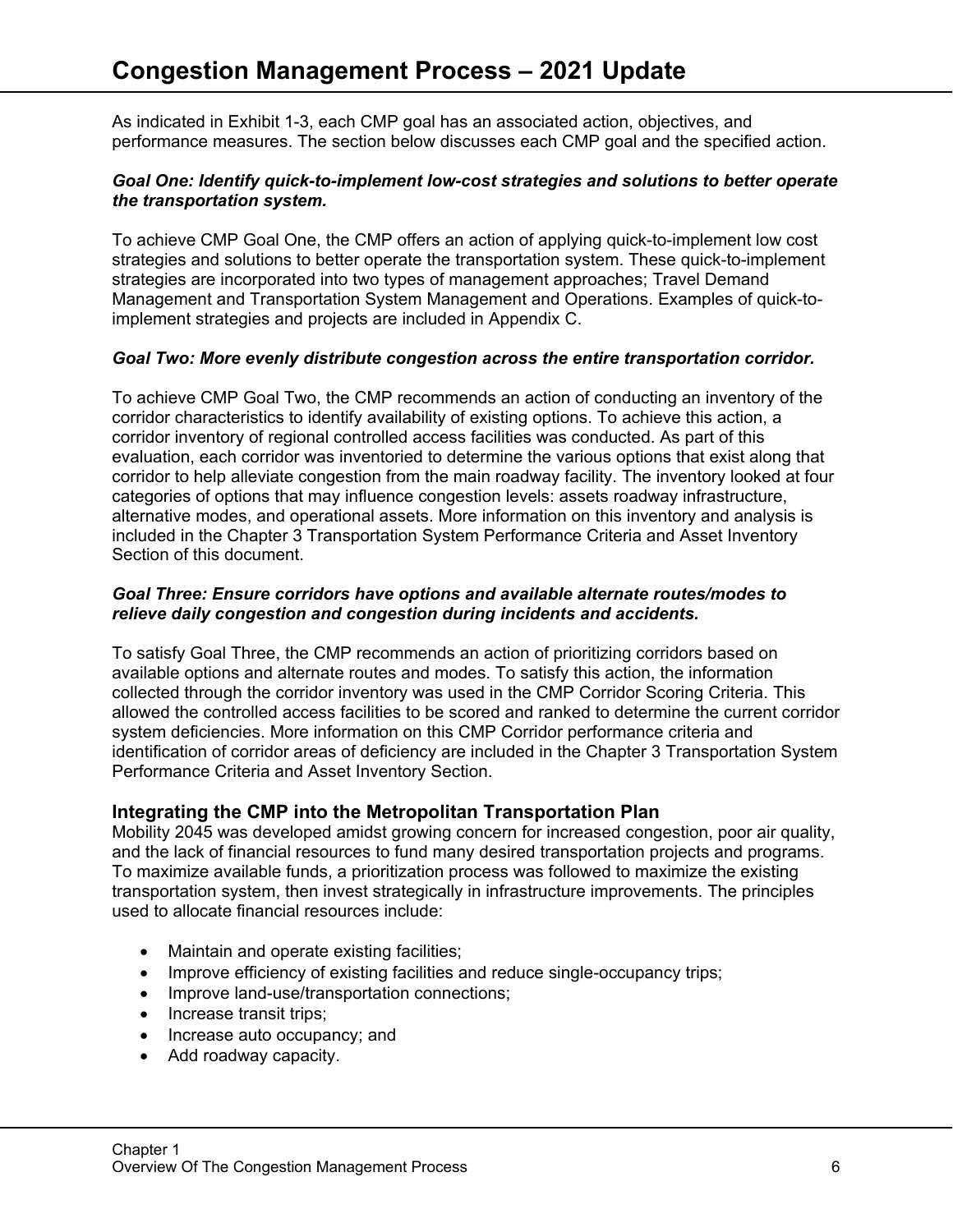The process began by assuming that the current infrastructure and other transportation strategies were in place. Funding necessary to maintain and operate the current transportation system was then allocated. Next, an assessment of MTP 2045 travel demand was done to identify future congested locations and to identify transportation system deficiencies. The first priority was to squeeze as much efficiency out of the current transportation system as possible and to eliminate as many trips as possible from peak travel times. Congestion mitigation strategies were developed to increase transportation system efficiency through transportation systems management and to reduce drive-alone travel through travel demand management, including bicycle and pedestrian strategies.

With these strategies assumed, alternative rail systems were developed in an effort to reduce automobile travel. If trips could not be eliminated altogether, a mode change to transit was modeled. Following the identification of a recommended rail system, HOV and managed lane facilities were evaluated as a strategy to increase auto occupancy of the remaining trips. Finally, to accommodate the remaining demand, single-occupant vehicle capacity was evaluated in congested corridors. Throughout the development of each of these components, air quality and financial impacts were evaluated to ensure that financial feasibility and air quality conformity requirements could be met. In addition, each component was also reviewed for sustainable development and intermodal opportunities so that the recommendations minimized community impacts and accommodated freight movement.

Surface transportation projects, programs, and policies were developed that aggressively target traffic congestion and improve air quality for the DFW Metropolitan Area in a cost-effective manner. The recommendations reflect a balanced transportation system, both in terms of providing multimodal options and financial constraint. Exhibit 1-4 indicates the cost of each plan component, demonstrating a continued investment in traditional capital improvements, while prioritizing funds in more non-traditional modes, as well as a system-oriented approach to management and operations.

| <b>Mobility 2045 Expenditures</b>              |         |  |  |
|------------------------------------------------|---------|--|--|
| <b>Infrastructure Maintenance</b>              | \$36.8  |  |  |
| <b>Management and Operations Strategies</b>    | \$9.5   |  |  |
| Growth, Development, and Land-Use Strategies   | \$3.2   |  |  |
| <b>Public Transportation</b>                   | \$33.3  |  |  |
| <b>Roadway System</b>                          | \$53.6  |  |  |
| <b>Total (Actual \$, Billions)</b>             | \$136.4 |  |  |
| Values may not sum due to independent rounding |         |  |  |

# **Exhibit 1-4: Mobility 2045 Update Expenditure Summary**

Congestion mitigation is an integral element of the MTP. It serves as a guide for implementing both near-term and long-range regional transportation improvements. The Congestion Management Process (CMP) identifies where congestion occurs or is expected, evaluates strategies to mitigate congestion, and develops plans for implementation of the most costeffective strategies. While CMP strategies will be implemented across the entire area, the congested area has been targeted for more intensive data collection and monitoring efforts as part of the ongoing congestion management process.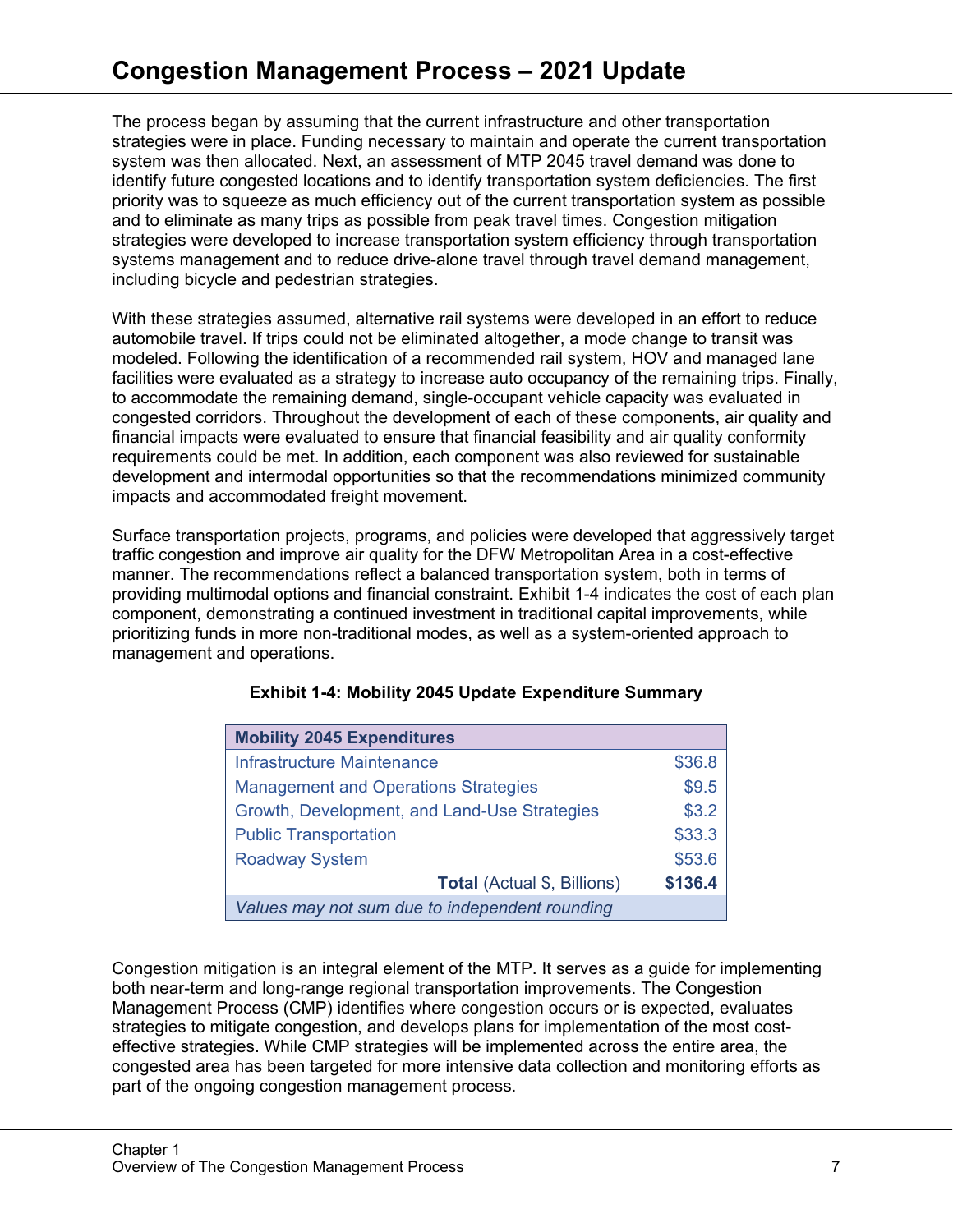The performance of the current and future transportation system was measured in conjunction with the plan development process. A variety of quantifiable system performance measures were used to identify the extent and duration of traffic congestion. Candidate strategies were assessed for their effectiveness and feasibility of implementation in the region. A number of regional congestion mitigation strategies were recommended for implementation. These were relatively low-cost measures designed to manage the transportation system and reduce travel demand.

This program includes operational management and travel demand reduction strategies anticipated to be the most cost-effective for this region. Total program cost for the congestion mitigation element of the plan is approximately \$9.5 billion. This is in addition to the freeway, tollway, express/HOV, and tolled managed lane system; public transportation; infrastructure maintenance; and sustainable development strategies that together total \$136.4 billion.

The adopted congestion mitigation strategies include traffic signal and intersection improvements aimed at reducing delay on arterial streets. Freeway bottleneck removals combined with deployment of incident detection and response systems, including motorist assistance and accident clearance, are proposed to maintain traffic flow on the limited access highway system. TDM strategies such as employer trip reduction programs, park-and-ride facilities, and rideshare programs are also included.

# **Integrating the CMP into the Corridor Study and NEPA Process**

Federal law prohibits single-occupant vehicle (SOV) capacity from being added in transportation management areas (urbanized areas with a population greater than 200,000) which are also nonattainment areas for ozone unless the recommendation is part of the regional CMP. The CMP focuses on balancing additional capacity with congestion mitigation strategies to complement each other in a corridor analysis. The result may be that a given corridor may not include all of the capacity that would be required to eliminate all congestion at all times of day but may provide enough physical capacity to eliminate much of the congestion in the off-peak periods and shoulders of the peak period but will rely on identified congestion mitigation strategies to improve traffic flow in the peak periods. This approach allows for a series of scaled-back projects that may be proposed across the region rather than concentrating resources in a few heavily congested areas and providing no improvements in other areas.

Since these recommendations are the result of the system planning process, which is aimed at maximizing system-level performance and financial issues, the result in each corridor must be refined to reflect the specific issues associated with the corridor. This refinement of the MTP and CMP is the result of corridor studies and National Environmental Policy Act (NEPA). The corridor study refines the recommendations identified in the MTP while the NEPA process evaluates the environmental and social impacts of the proposed corridor recommendations. Often, the corridor study and NEPA evaluation are performed concurrently. If the recommendations of the corridor/NEPA studies are different than those of the MTP or CMP, including the financial placeholder assumption, the MTP and CMP must be updated to reflect the recommendations. As the MTP, including the TDM and TSM&O strategies, is financially constrained, any change in the financial assumption for the corridor will have impacts for the entire MTP and should be thoroughly evaluated.

# Relationship of the CMP with Corridor/NEPA Studies

As the Dallas-Fort Worth region seeks to integrate a management philosophy into all aspects of transportation planning and programming, it is intended that congestion mitigation strategies be developed as part of all corridor studies and subsequently included as part of the NEPA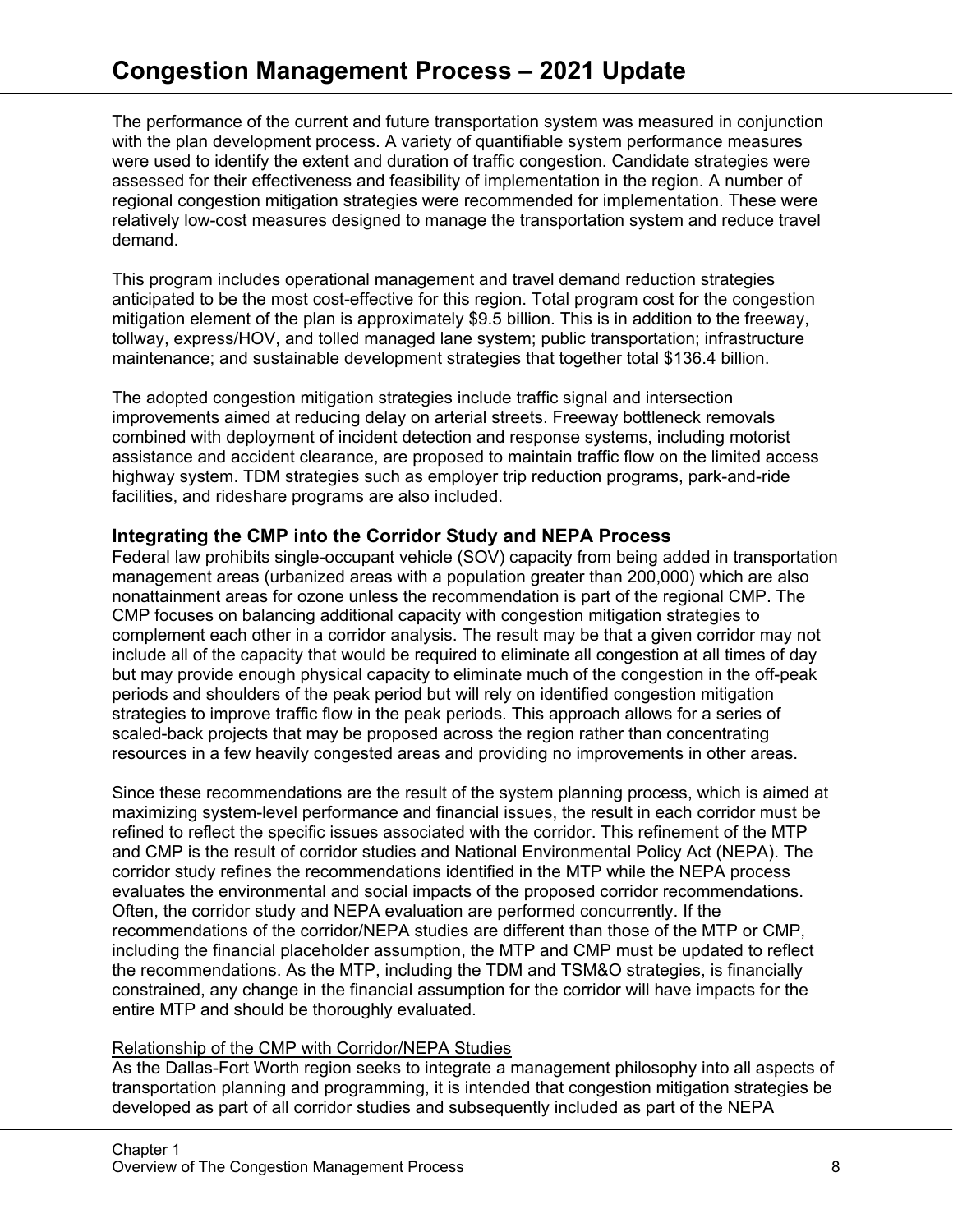evaluation. NCTCOG staff provides guidance and support to all corridor study lead agencies, as they seek to incorporate TSM&O and TDM reduction strategies on proposed facilities. The evaluation of all reasonable congestion mitigation strategies is viewed as essential to progressive transportation planning in this region.

The CMP will have a role in all corridor studies conducted in the region. The CMP will conduct an analysis of expected benefits and costs for all TDM and TSM&O strategies to be considered in these corridors. This analysis will be done on an as-needed basis and will become part of the corridor study and subsequent NEPA documentation. In this way, the regional strategies identified in the MTP will be applied on a corridor level. Any additional congestion mitigation strategies identified will then be evaluated for their application on the corridor or sub-area level and, pending results of the corridor analyses, will be considered for inclusion in the regional MTP.

As portrayed in Exhibit 1-5, the development of CMP strategies in corridor studies is conducted by first evaluating the effects of the adopted regional congestion mitigation strategies in the corridor. This is done by:

- 1. Identifying the committed TDM and TSM&O strategies from the TIP, the CMP, and local government bond programs;
- 2. Quantifying the effects of the committed TDM strategies with regional travel model trip table adjustments; and
- 3. Quantifying the effects of the committed TSM&O strategies with regional travel model network speed and capacity adjustments.

This CMP scenario becomes the baseline for all the corridor alternatives.

Next, using this CMP baseline, a TSM&O/TDM-only alternative is developed which attempts to accommodate travel demand in the corridor without the major transportation investment. This is done using the following steps:

- 1. Conduct an inventory of the corridor's transportation systems and facilities;
- 2. Assess current and future corridor conditions;
- 3. Identify transportation deficiencies and problems in the corridor;
- 4. Identify strategies which can be implemented directly by individual agencies without needing evaluation;
- 5. Identify corridor-level TDM and TSM&O strategies which address the problems and deficiencies in the sub-area, and the specific actions which support those strategies; and
- 6. Conduct an evaluation of the actions to assess their impacts in the corridor, documenting the extent to which these actions can alleviate travel demand in the corridor.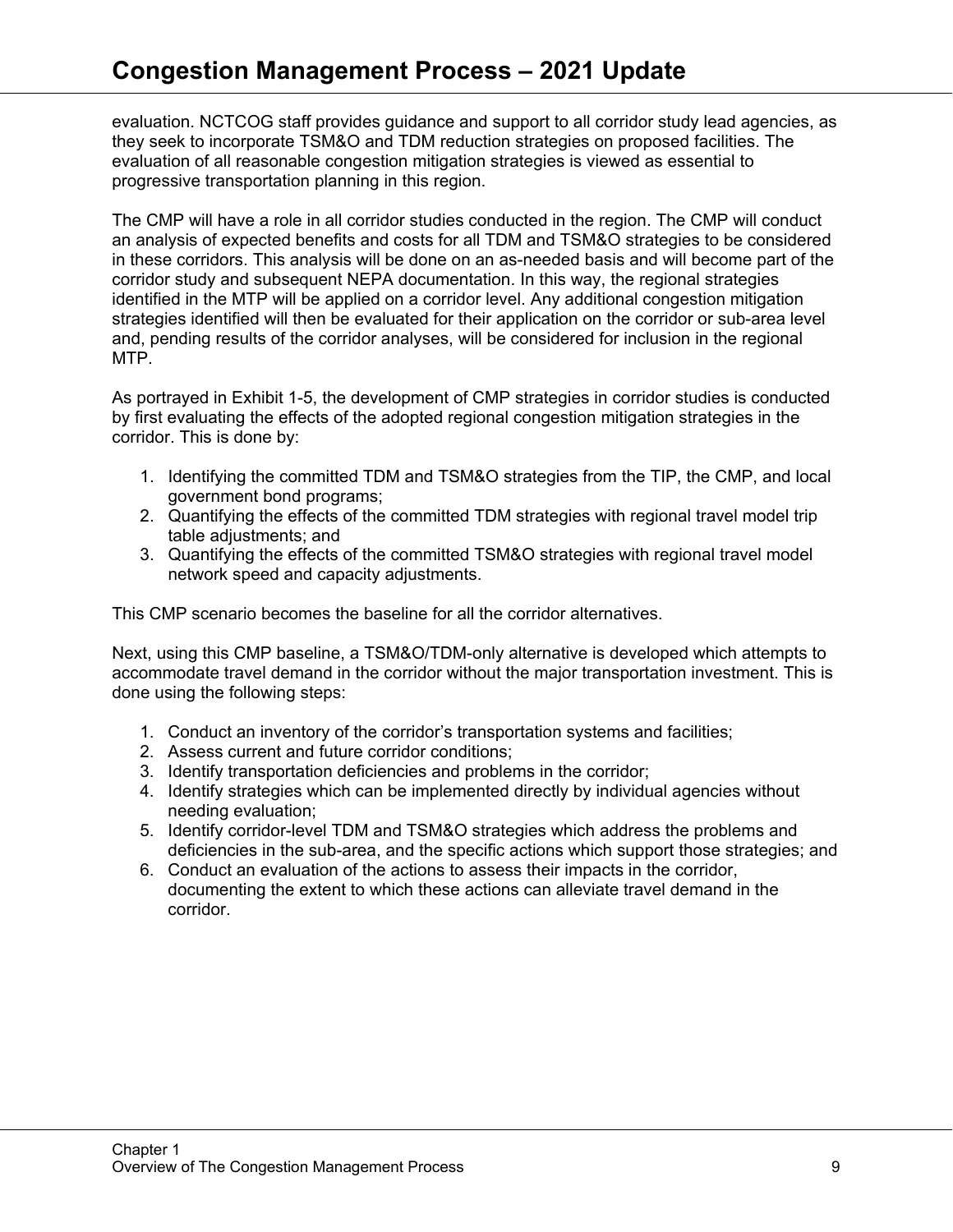#### **Exhibit 1-5: CMP Strategy Development In Corridor Studies**



Evaluate the effects of the adopted regional Congestion Management Process strategies in the corridor. This scenario becomes the Baseline for the corridor alternative.



Using the Baseline, develop a TDM and TSM&O only alternative to accommodate travel demand in the corridor without the major transportation investment.

Corridor TDM/TSMO Strategies

**Locally Preferred Alternative Baseline CMP Strategies** 

 $+$ Other Transportation infrastructure *investments* 



If the CMP-only alternative cannot meet all travel demand needs, develop congestion mitigation (TDM and TSM&O) strategies to complement the locally preferred transportation alternative. These are inventoried in the regional CMP and monitored for staged implementation through the TIP.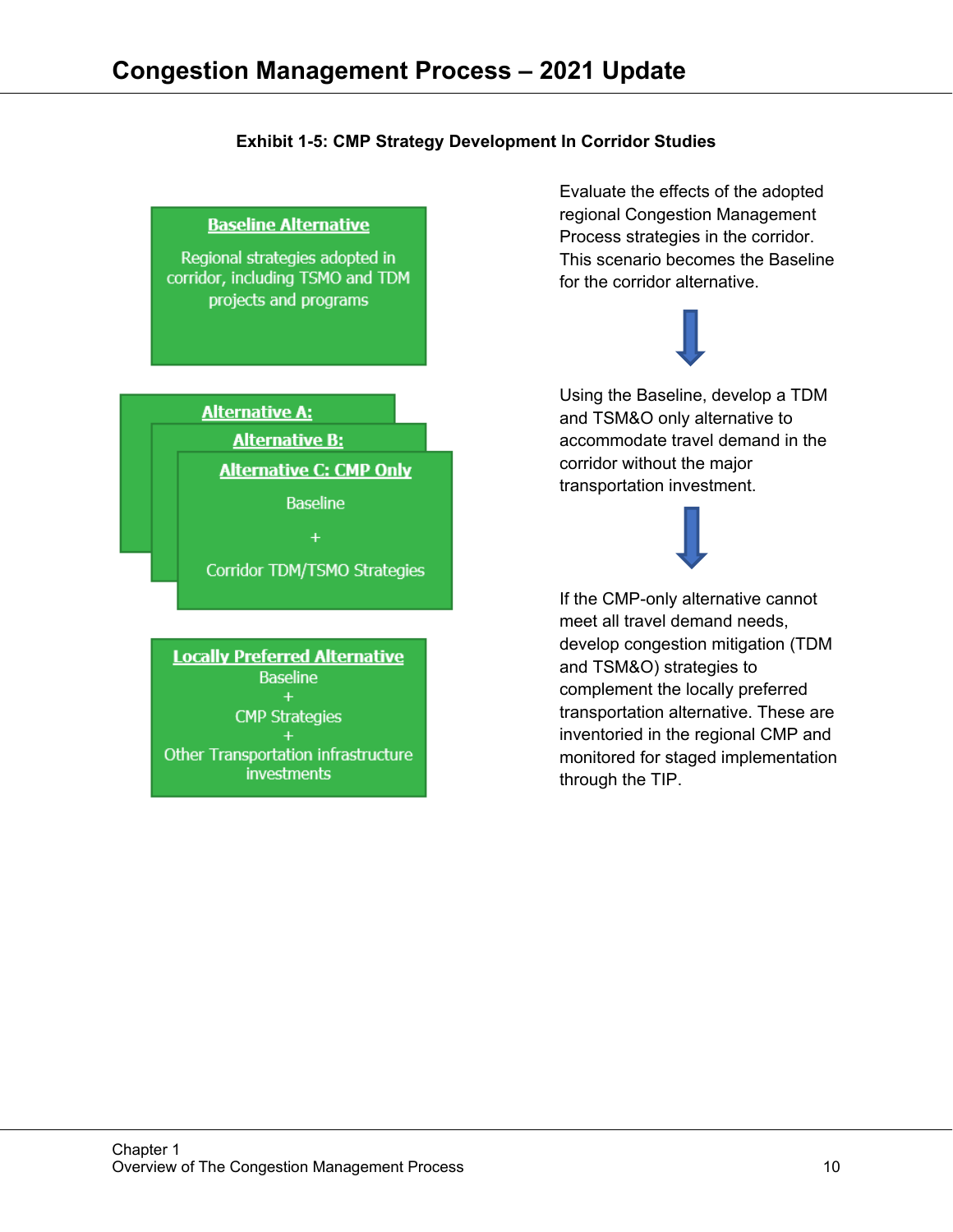If the CMP-only alternative cannot satisfactorily address the congestion issues, additional capacity alternatives are evaluated along with appropriate CMP strategies which complement the capital investment. This is done through the following tasks:

- 1. Identify problems and deficiencies in the corridor that are unique to the locally preferred alternative;
- 2. Review strategies for their compatibility with the locally preferred alternative and identify opportunities for staged implementation;
- 3. Identify TDM and TSM&O actions which address the problems and deficiencies in the corridor and enhance the operation of the facility
- 4. Conduct an evaluation of the locally preferred alternative (which includes the CMP complement);
- 5. Recommend a program of TDM and TSM&O strategies that can be incorporated into the facility and in the corridor. Identify implementation responsibilities and outline an implementation schedule; and
- 6. Incorporate recommended CMP strategies into the NEPA evaluation and commit to them as part of the corridor development planning.

Using the strategies described above, the following questions are addressed:

- What are the effects of TDM and TSM&O strategies in the corridor?
- How much travel demand can be accommodated by TDM and TSM&O strategies?
- Is the major transportation investment really needed? Can it be scaled down?
- What is the most appropriate mix of transportation infrastructure and management strategies for this corridor?

# Corridor/NEPA Study Recommendations

As the Metropolitan Planning Organization (MPO) for the DFW region, NCTCOG is involved in several ongoing corridor/NEPA studies. These studies represent very different transportation challenges in the region and are varying in scope. Once the lead agency has completed a draft corridor/NEPA study, the recommendations must be endorsed by the lead agency. The recommendations of the corridor/NEPA study must be the same as the recommendations in the MTP and CMP for the subject corridor.

The operational management and travel demand reduction strategies identified in a corridor/NEPA study are seen as commitments being made by the DFW region at two levels; project-level and program-level implementation. In February 1998, the RTC passed Resolution Number R98-01 (Appendix B), which requires that all major investment studies (MIS) (now referred to as corridor/NEPA studies) include an evaluation of operational management and travel demand reduction solutions to congestion and air quality concerns. The resolution also required that an inventory of all commitments made in environmental documents be created and used to monitor the timely implementation of these commitments. In July 2013, the RTC adopted a policy directive that requires the review and application of congestion mitigation strategies to correct corridor deficiencies identified in the CMP, when performing corridor and environmental studies and report findings back to NCTCOG. Program-level commitments are inventoried in the financially constrained MTP, and future resources are earmarked for their implementation. At the project implementation level, these projects are monitored so they can be added to the regional TIP at the appropriate time with respect to the single-occupancy vehicle facility implementation.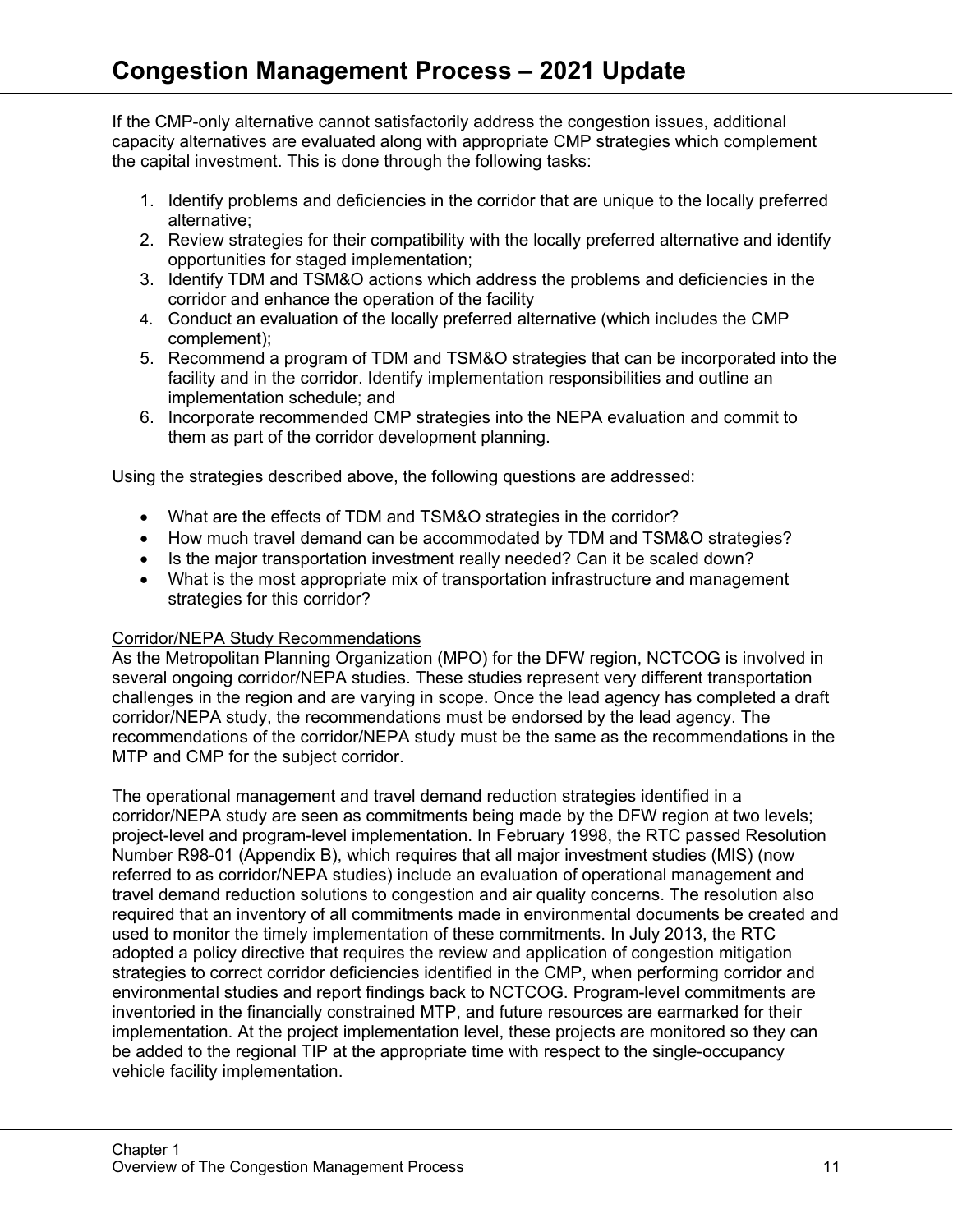CMP strategy development is critical to the successful integration of congestion mitigation into the Corridor Study process. However, traditional evaluation tools and decision-making systems, geared to supporting major capital investment decisions, are perhaps relied upon too heavily to make decisions on the appropriate level of TMS&O and travel demand reduction strategies. Additionally, the need for developing management strategies as part of a corridor/NEPA study is not clearly understood by some individuals who may serve on technical and policy groups. For these reasons, it is imperative that the MPO play an active role in educating strategy development committees on the need for an open debate of all reasonable congestion mitigation strategies.

# **Integrating the CMP into the Transportation Improvement Program Process**

The MTP is both a strategic planning document and a detailed, long-range plan for future investment in the DFW region. It identifies and prioritizes projects and programs designed to enhance the roadway network, transit services, and goods movement through the year 2045. The long-range plan is constrained by available revenues to fund the maintenance, operation, and construction of the transportation system and by vehicle emissions budgets established to attain clean air standards. Candidate MTP projects have been identified from city, county, state, and transit agency submittals. Additional projects have been added to the list based upon needs identified by the MPO.

To make sound programming decisions, and to ensure that selected projects conform to air quality and financial planning mandates, it is necessary to evaluate programs and projects proposed for inclusion in the TIP. This evaluation process is described in the following paragraphs.

# **CMP Compliance Process**

Compliance with the CMP is the implementation of CMP principles into programmed projects. Since the CMP focuses, by definition, on short-term, simple solutions to solving deficiencies, the majority of compliance is done through implementing projects in the Transportation Improvement Program, or TIP, a federally-required plan covering at least four years. Each edition of the TIP is developed much like a metropolitan or comprehensive plan but is typically modified four or more times per year in what NCTCOG calls a "TIP modification cycle." The CMP is integrated into these TIP processes through two different policies; SOV Analysis and Project Implementation and Monitoring.

# Single Occupant Vehicle Analysis

Single-Occupant Vehicle (SOV) analysis determines if additional capacity is needed in a roadway. Since DFW is an air quality non-attainment area, any project which adds significant capacity to general purpose lanes must first go through SOV analysis. For additional capacity to be justified, it must be shown through modeled or observed traffic counts that the roadway will be severely congested without the proposed addition of lanes. There are also certain additions of lanes that can be considered exempt from SOV analysis and are therefore justified. This calculation is done by determining the ratio of the roadways volume over capacity ratio. The capacity is determined by the type of roadway (e.g., freeway, minor arterial, principal arterial) and the type of land use surrounding the project (e.g., urban, suburban, rural). Volume is estimated based on NCTCOG's travel demand model, or by various traffic count collection programs. If a roadway would still be over 80% at capacity during the peak hour, it is considered justified for additional capacity and can be codified in the TIP after meeting additional CMP requirements.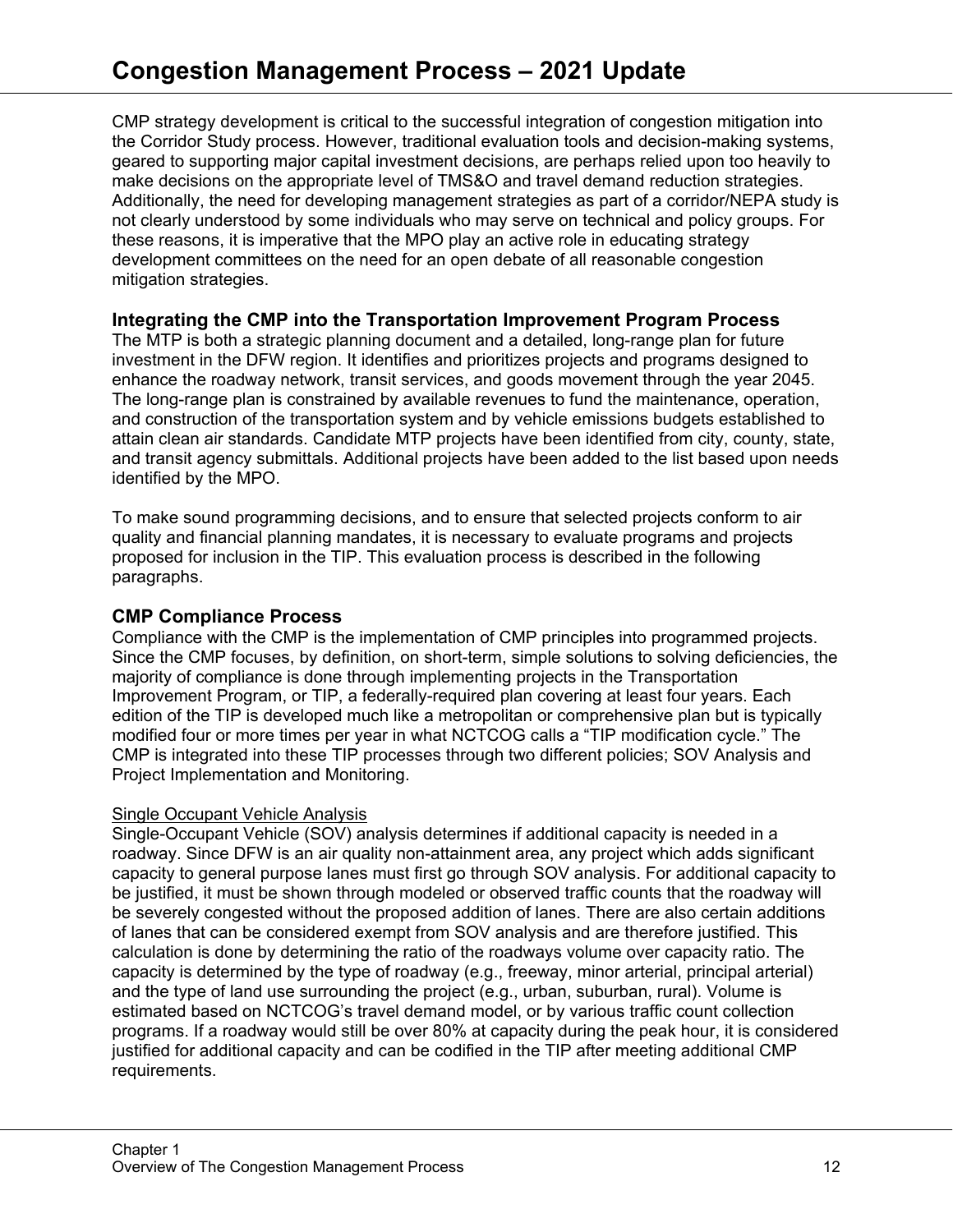Certain projects add capacity in such a way that the additional capacity itself is an implementation of congestion management strategies. Solving safety problems, bottleneck improvements, congestion pricing, and access management are all strategies that reduce overall congestion in the system and contribute additional benefits of health, safety, and welfare to the region's residents. Safety problems are a major source of non-recurring congestion, that is, congestion not experienced during peak traffic times, that reduces the reliability of the transportation system. Bottleneck improvements target specific roadway design or operational problems in order to reduce traffic conflicts such as dropped lanes, weaving areas, and work zones.

Congestion pricing is implemented through Express and Tolled Management and helps reduce the number of vehicles in free general purpose lanes and increases HOV travel by offering free or discounted express facilities. (A portion of toll revenue is collected for financial assistance of locally funded projects.) Access management provides a safer, more efficient means of accessing the transportation system through decreasing travel times, intersection design, signal timing, and driveway management and spacing, among other strategies. These capacity-related projects complement TDM, and TSM&O strategies to decrease the overall congestion of corridors and systems.

#### CMP Implementation and Monitoring

The second part of CMP compliance is Implementation and Monitoring. As SOV-justified capacity projects are added to the TIP, NCTCOG staff correspond with TxDOT and other implementing agencies to communicate the deficiencies in the project corridor, as well as suggested CMP strategies to correct the deficiencies. This is done through an email directed to the project manager of the project's, or to the submitter of the modification if sent from another implementing agency. The email acts as official transmittal and correspondence between NCTCOG and government agencies and allows both sides to proactively assess local and regional needs to successfully implement the goals and objectives of the CMP.

NCTCOG staff use data collected by various transportation department program areas to continually evaluate regional performance, as well as congestion-related deficiencies found throughout major corridors of the transportation system. These evaluations are summarized, and any new capacity project added to the TIP is reviewed to determine if its limits fall within a CMP corridor. If it does, the corridor is reviewed for consistency and currency, then the deficiencies of the project's corridor are compiled in an email, along with alleviating strategies, for review by the project manager. A reply of intended commitments to program CMP strategies in the corridor is required before CMP compliance is complete. Once commitments have been sent to NCTCOG and reviewed for accuracy, CMP staff "sign-off" on the project in the TIP project database.

Once commitments are received and approved, they are recorded by CMP staff for monitoring and tracking in future revisions of the TIP using the TIP database. Modifications to the TIP are numbered by project and by modification, so CMP staff use the project number to ensure future modifications are made in the projects limits that are consistent with the agreed upon commitment. CMP staff monitors overall development of the initial TIP and modifications in order to generate commitments and implement CMP strategies as early in the project planning and delivery process as possible. Exhibit 1-6 illustrates the compliance process through the TIP/STIP implementation and monitoring phases.  $=$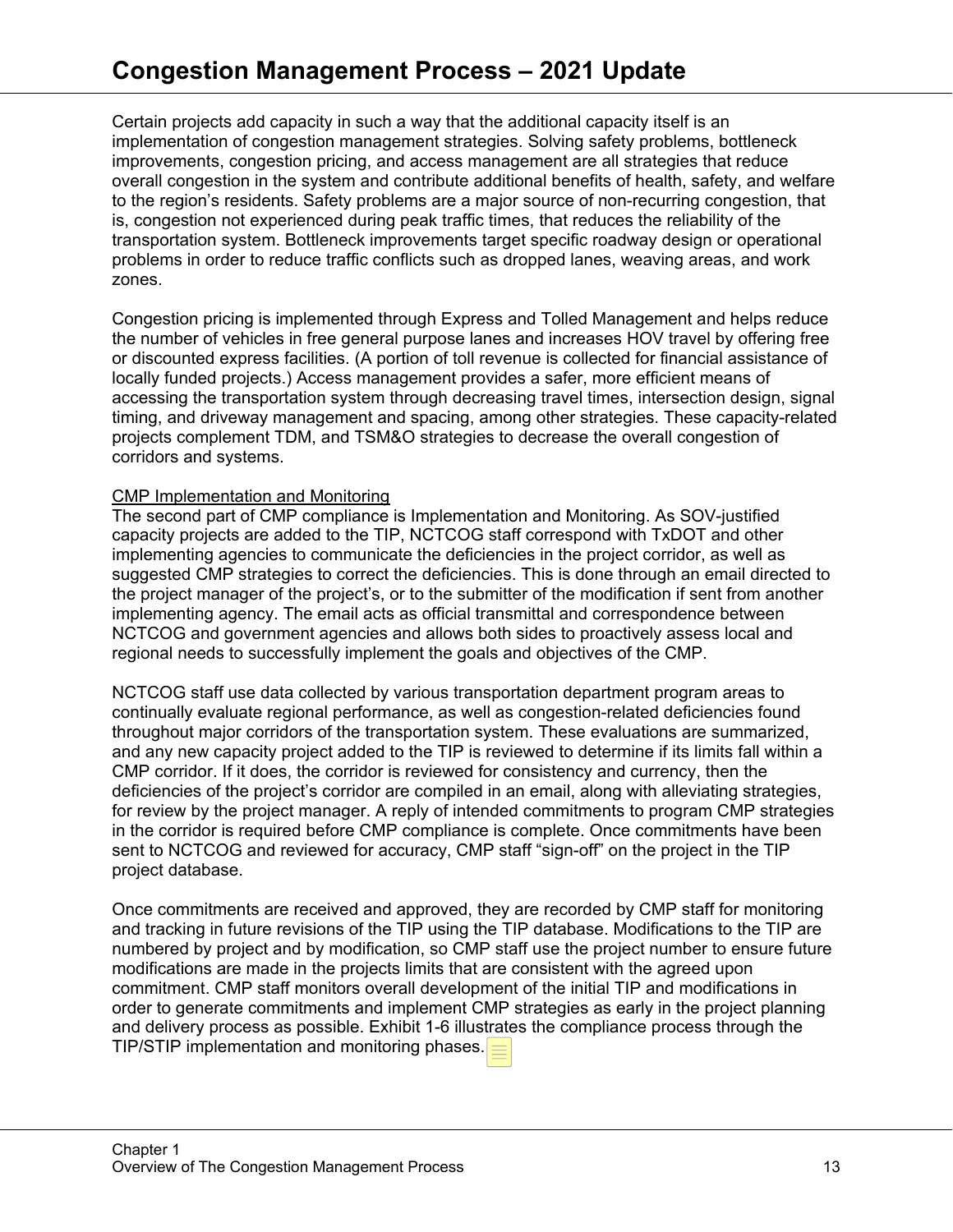

# **Exhibit 1-6: CMP Compliance Process**

#### **Summary**

The CMP is a systematic process for determining acceptable congestion levels in a region, measuring the congestion performance of the transportation system, and prioritizing strategies for managing that congestion. Federal requirements define the required elements of a CMP and specify that areas with populations over 200,000 must implement and maintain a CMP.

The CMP for the DFW region is fully implemented into the planning and programming process performed as an MPO. The process is integrated in the development of the MTP, the TIP, the UPWP, and Progress North Texas, as well as corridor studies. Three goals have been established for the CMP that align with the overall Mobility 2045. These goals include the